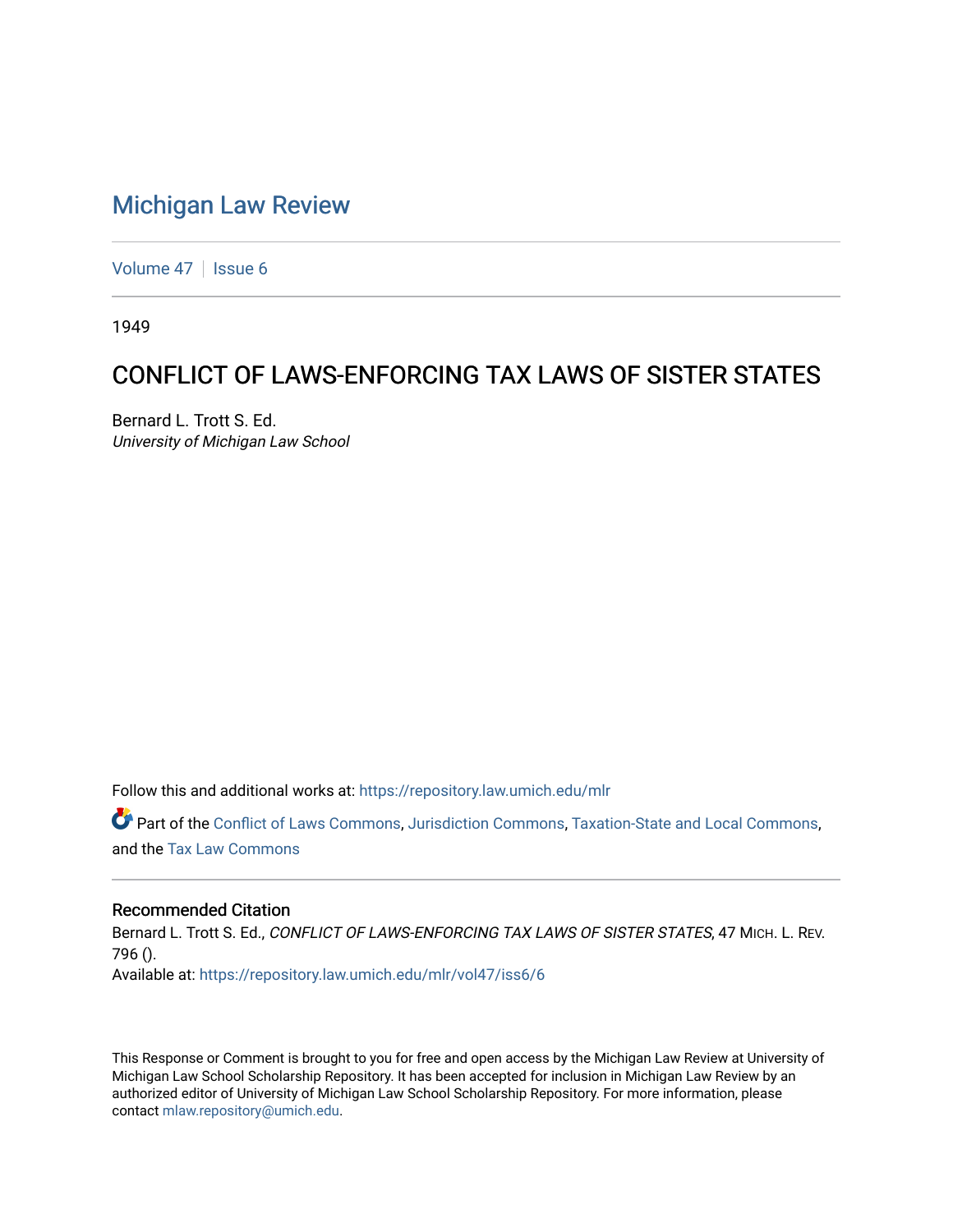CoNFLICT OF LAws-ENFORCING TAX LAws OF SISTER STATES-In the recent case City of Detroit v. Proctor,<sup>1</sup> the defendant, a resident of Detroit, was owner of personal property located there in the year 1939. The city levied a tax on this property, which tax became a debt under the laws of Michigan on the first day of April, 1939, and became due and payable on the 15th of July, 1939. During the month of June, 1939, the defendant removed both his person and his property from the state of Michigan and has since resided elsewhere. The treasurer of the city of Detroit, who is empowered by law to sue in the name of the city for the tax,<sup>2</sup> filed an action in Delaware courts, obtained personal service on the defendant, and attempted to secure a judgment for the amount of the claim. In affirming a dismissal of the action, a superior court of Delaware followed the rule that one state will not enforce the revenue laws of another state. The court found the rule too well established to overthrow, and felt jurisdiction should be refused since the question involves vital interstate relations with which the courts are incompetent to deal without legislative mandate.

In this comment an attempt will be made to show that there is not sufficient reason for the rule against enforcement of foreign tax laws to justify its application in the *Proctor* case and other similar fact situations. The observations made are intended to be confined, however, to cases where the action: (I) is brought on a tax claim by one state of the United States in the courts of a sister state; (2) is one for which the laws of the taxing state give a civil action at law in the nature of debt (taxes collectible only by an exclusive procedure before special tribunals set up by the taxing state present an entirely different problem); (3) is primarily for unpaid taxes and not for penalties assessed by the taxing state for failure to pay taxes, and ( 4) is uncollectible in the taxing state. That is, the delinquent taxpayer must have put himself and his property beyond the jurisdiction of-the taxing state. It is believed that the rule against enforcing foreign tax laws should not apply to cases presenting the above set of circumstances, because as originally developed the rule was intended to promote a purpose not involved in this situation.3 The few reasons given for the rule are not usually of sufficient importance to justify its application to this fact picture;<sup>4</sup> and the opposite result, which is desirable, could be easily reached by applying ordinary conflict of laws principles.

1 (Del. 1948) 61 A. (2d) 412.

<sup>3</sup> Boucher v. Lawson Cas. t. Hard. 85, 95 Eng. Rep. 53 (1734).

<sup>4</sup> See cases cited in Detroit v. Proctor, supra, note 1, and in Oklahoma v. Rodgers, 238 Mo. App. 1115, 193 S.W. (2d) 919 (1946). See also 34 CALIF. L. REv. 754 (1946); 46 Col. L. REv. 1013 (1946); 31 MINN. L. REv. 93 (1946); 41 ILL. L. REv. 439 (1946).

<sup>2</sup> 6 Mich. Stat. Ann. (Henderson, 1936) § 7.91.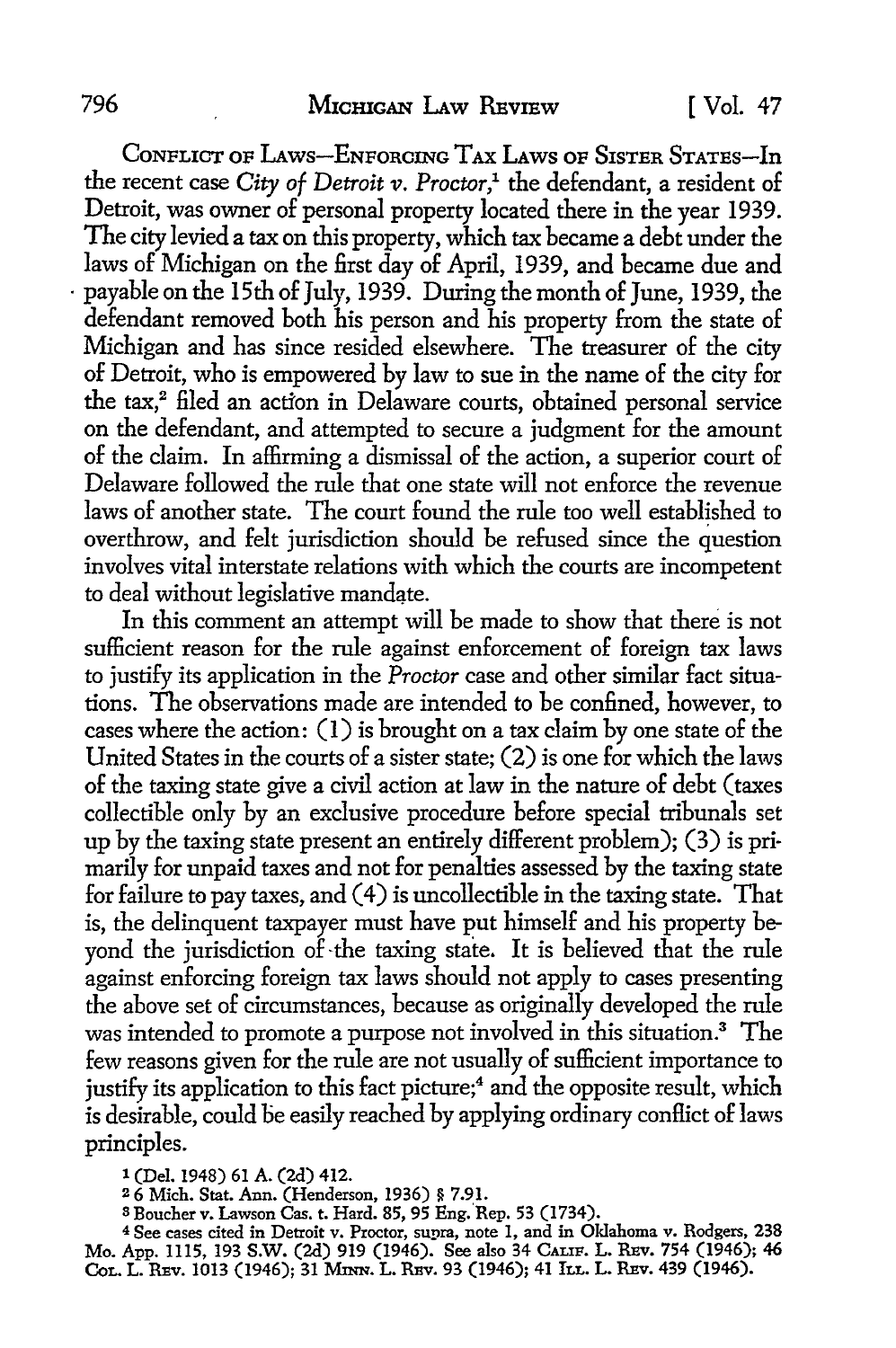### 1949] **CoMMENTS** 797

# *A. English and American Judicial Background*

In *Boucher v. Lawson*,<sup>5</sup> the first case in which the rule was enunciated, the defendant had contracted to ship a quantity of gold from Portugal to England for the plaintiff. Upon arrival in England the defendant refused to deliver the cargo and interposed as a defense that the contract was in violation of a Portuguese revenue law which prohibited the export of gold. Lord Hardwicke refused to give effect to the Portuguese law, because to do so, he felt, would have detrimental effects on English commerce. In several subsequent cases the English courts refused to allow contravention of a foreign revenue law to be used as a defense to an action for breach of commercial contracts.<sup>6</sup> The primary reason for each holding was to prevent foreign revenue laws from clogging English trade. In none of these cases was there an attempt to collect a tax due under a foreign statute, but in at least two instances Lord Mansfield laid down the broad rule by way of dictum that one country will never take notice of the revenue laws of another.<sup>7</sup> This statement of the rule was obviously more inclusive than was necessary to reflect accurately the holding of the court.

The doctrine made its first appearance in the United States in 1806 when the New York Court of Appeals recognized the validity of a promissory note executed in France and payable in New York even though it was not stamped as required by French law.<sup>8</sup> The New York court said it was not required to take notice of French revenue laws. This holding was undoubtedly a proper application of the rule as set forth by Lord Hardwicke in 1734. In 1843 Lord Mansfield's broad statement of the doctrine was reiterated by the New Hampshire Supreme Court in making the observation that it would not enforce the collection of a tax assessed under the statutes of a sister state.<sup>9</sup> This observation was pure dictum, and the New Hampshire court made no attempt to justify applying the rule to this new set of circumstances.

The problem of enforcing payment of taxes assessed under a statute of a sister state was squarely presented to an American court for the first time in the case of *Maryland v. Turner.10* In disposing of the question;

 $5 \text{ Supra, note } 3.$ 

<sup>6</sup>Holman v. Johnson, **1** Cowp. 341, 98 Eng. Rep. 1120 (1775); Planche v. Fletcher, 1 Doug!. 251, 99 Eng. Rep. 164 (1779); Sharp v. Taylor, 2 Phi. 801, 41 Eng. Rep. 1153 (1849); James v. Catherwood, 3 Dow and Ry. 190 (1823).

<sup>7</sup> Holman v. Johnson, supra, note 6; Planche v. Fletcher, supra, note 6.

s Ludlow v. Van Renselaer, 1 Johns (3 N.Y.) 94 (1806).

<sup>9</sup> Henry v. Sargeant, 13 N.H. 321, 40 Am. Dec. 146 (1843).

<sup>10 75</sup> Misc. 9, 132 N.Y.S. 173 (1911).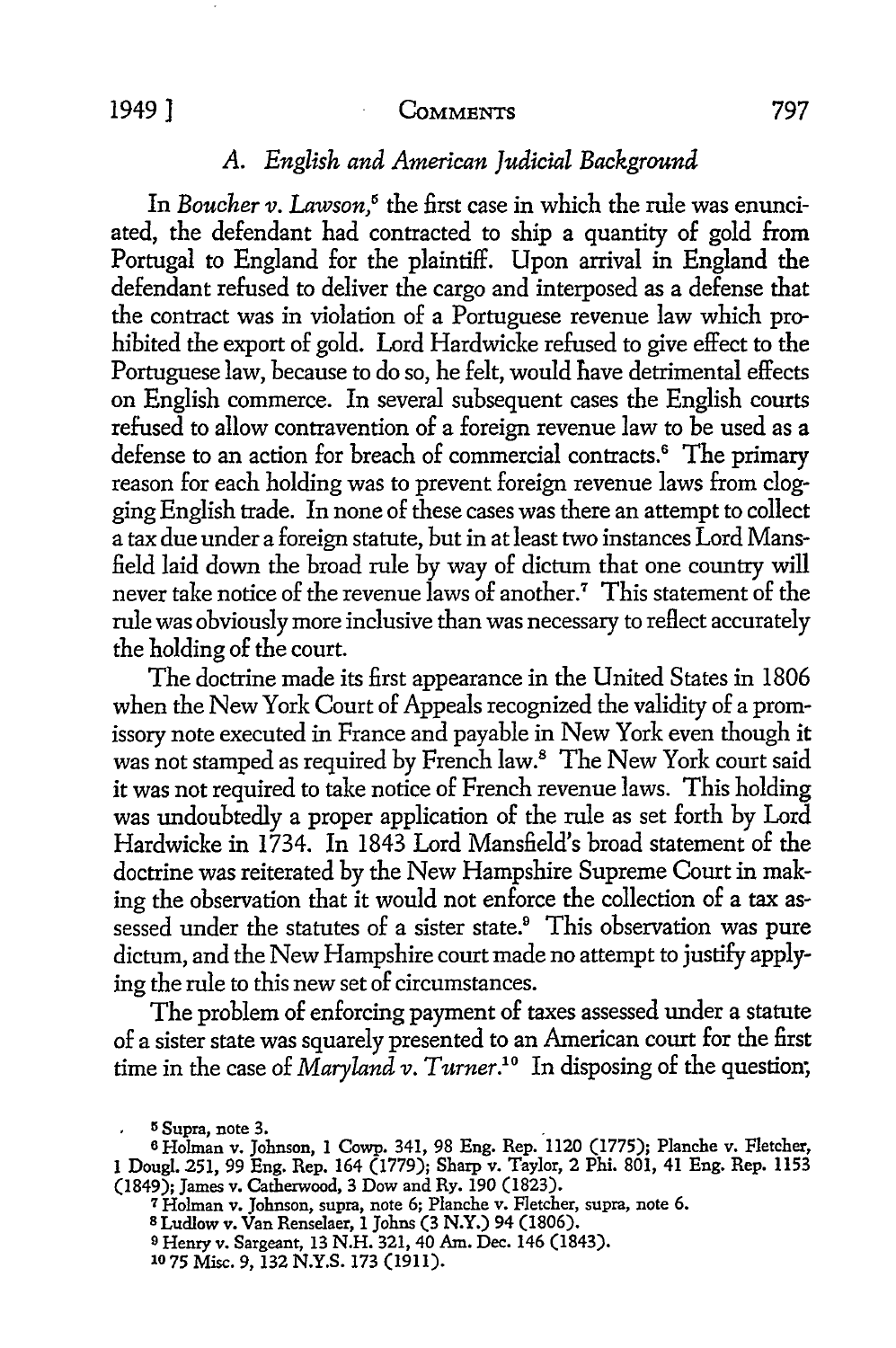a New York supreme court there held that such an obligation was unenforceable because it was not contractual. Furthermore, the court said, "It has been held, and is a principle universally recognized, that the revenue laws of one country have no force in another."11 The court gave neither reason nor authority for this statement and entirely disregarded the fact that Maryland is a sister state and not a foreign country. From this questionable beginning the courts of this country began to apply the rule to the *Proctor* case situation in the same mechanical manner as was employed by the New York court in *Maryland v. Turner.* 

In 1921 the celebrated case of *Colorado v*. *Harbeck*<sup>12</sup> was decided. There the New York Court of Appeals refused to enforce payment of a Colorado transfer tax on a New York decedent's estate on the ground, among others, that to do so would conflict with the well settled pinciple that the revenue laws of one state have no force in another. The weight of this case as precedent is very questionable, however, because no authority was cited, no jusification for the rule was attempted and the case was adequately disposed of on other grounds.13 In the case of *In re Bliss1*<sup>4</sup>a New York court was confronted with the same problem and facts that characterized *Colorado v. Harbeck*. The court this time restated the rule against enforcing foreign revenue laws, using *Colorado. v. Harbeck* as authority, and then added the single observation that allowing collection of foreign taxes is a matter which "far exceeds any question of comity and would create a system whereby each state would become the busy collection agent of another state in gathering its taxes."15 The case is noteworthy since it represents the first attempt of a court to defend application of the rule to the collection of taxes of sister states. The court failed, however, to explain why it believed that abrogation of the rule would force each state to become a ''busy collection agent." The infrequency with which the problem has arisen in the past would fail to justify such a conclusion. Even assuming the court was correct in its belief, it failed to explain why aiding in the collection of other states' taxes is such an intolerable burden.

14 121 Misc. 773, 202 N.Y.S. 185 (1923). 15 Id. at 777.

<sup>11</sup> Id. at 13, quoting Marshall v. Sherman, 148 **N.Y.** 9 at 25 (1895).

<sup>12 232</sup> N.Y. 71, 133 N.E. 357 (1921).

<sup>18</sup> The court felt the levy attempted by Colorado would constitute a violation of the due process clause of the United States Constitution (id. at 83). Also, the statutes of Colorado provided for an exclusive procedure in Colorado courts for the collection of this tax, so it was not collectible in New York (id. at 85).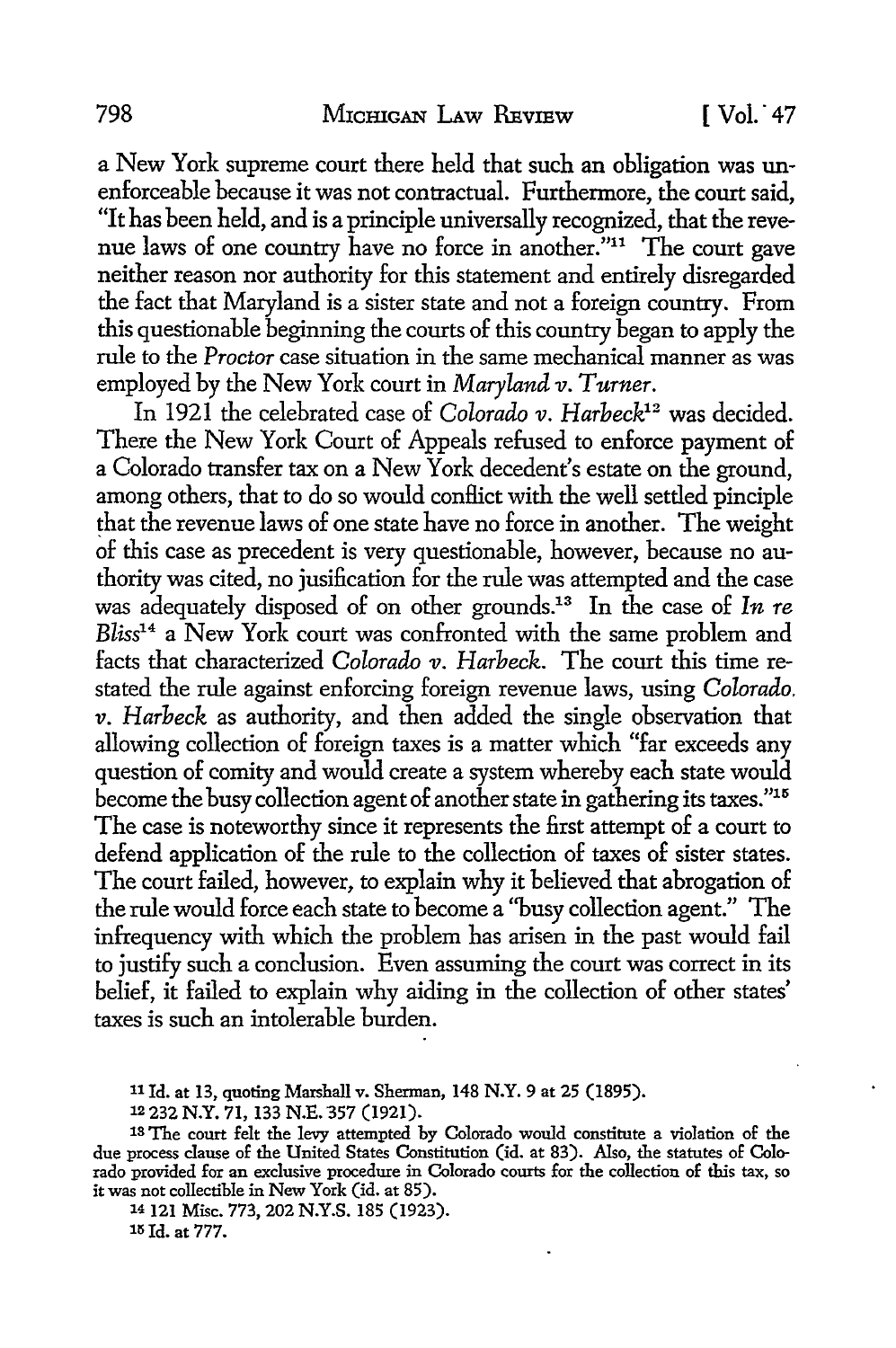#### 1949] **CoMMENTS·.** 799

## • *B. Justification for the Rule*

The first serious endeavor to justify the rule was made by Judge Learned Hand in *Moore v. Mitchell.16* The reasons offered were that: (I) enforcing the revenue laws of sister states might contravene the public policy of the state of the forum; (2) courts of one state should not pass upon provisions for the public order of another; (3) the adjudication of the forum may embarrass the taxing state, and ( 4) enforcement of taxes is a matter so vital to the taxing state that it should be handled only by the courts of that state.17 On appeal to the United States Supreme Court the decision was affirmed, but on the ground that under the circumstances of that case the tax collector lacked the capacity to sue in the federal court of another state.<sup>18</sup> The Court declared that whether one state should enforce the revenue laws of another was still an open question.

Judge Hand's arguments upholding the rule are quite plausible, but it is believed they are misapplied in the situation here being considered. It is readily apparent that public policy considerations might prevent the enforcement of foreign revenue laws which clog commerce or which are violative of constitutional guaranties, but these objections are not applicable to the tax laws of sister states. The history of the problem being considered is evidence that the question does not arise frequently enough to present the objection of overburdening the dockets of the forum.<sup>19</sup> It would appear then that there is no public policy objection to collecting taxes due under sister state statutes, unless we adopt the absurd conclusion that each state has a policy against the collection of taxes levied by any other state.

It is suggested that Judge Hand's statement that one state should not pass on provisions for the public order of another is too ambiguous to be useful. All state statutes are to some degree provisions for the public order, and certainly it was not intended that the forum should refuse to take notice of all foreign statutes. Where should the line be drawn? A Massachusetts statute imposing liability for exemplary damages upon a defendant whose negligence caused a death was recognized and enforced by the courts of New York.<sup>20</sup> Statutes of sister states dealing with con-

<sup>1</sup>a **(C.C.A.** 2d. 1929) 30 F. (2d) 600.

<sup>17</sup> Judge Hand's arguments are set out in full, id., pp. 603-4.

<sup>1</sup>s Moore v. Mitchell, 281 U.S. 18, 50 S.Ct. 175 (1930).

<sup>&</sup>lt;sup>19</sup> The question has arisen in the appellate courts of this country only about fifteen times. 20 Loucks v. Standard Oil Co. of New York, 224 N.Y. 99, 120 N.E. 198 (1918).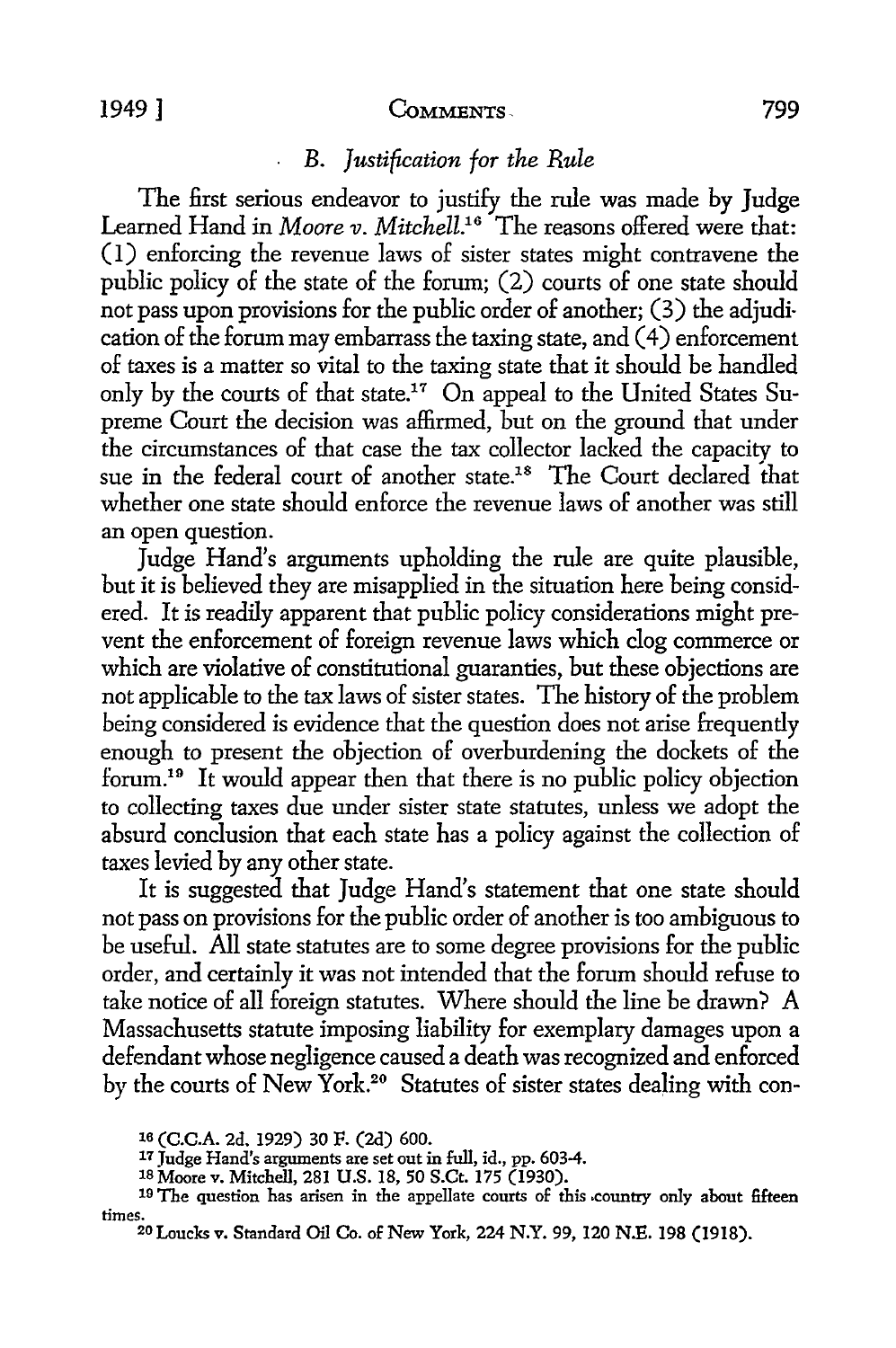tracts,<sup>21</sup> tort liability<sup>22</sup> and corporations<sup>23</sup> are given effect in the forum under ordinary principles of the conflict of laws. Such statutes declare when an obligation will or will not arise, and it is difficult to see why such statutes are any less provisions for the public order than is legislation defining when a tax obligation shall arise.

Finally, Judge Hand was troubled by the possibility of the sister state's being embarrassed by the forum's adjudication, and by the notion that enforcement of tax laws is a matter so vital that courts of other states should not attempt to deal with it. In answer to these fears, it can be said that in most instances the tax statute involved will have been previously interpreted and applied by the courts of the taxing state. $24$  In that event, the forum will have only to apply the law as already enunciated. But even if the statute has not been interpreted previously, it is difficult to feel sympathy for the taxing state if it is embarrassed by the forum's interpretation; the taxing state was responsible for bringing the case to the forum and seeking an adjudication. Admittedly the enforcement of tax laws is a vital matter to the state levying the tax, but it has indicated its willingness to have the sister state handle this vital matter by bringing the action. It is suggested that real sympathy for the taxing state could best be evidenced by offering aid in its attempt to collect lawfully levied taxes from the individual who seeks to escape liability by crossing state lines.

A further objection to abrogation of the rule is that advanced by Professor Beale, who suggests that the forum "may well feel very reluctant to assume the burden of administering an intricate tax system with which it is totally unacquainted.  $\ldots$ ."<sup>25</sup> This objection might justify refusal to take jurisdiction in given instances, but it is believed it does

21 Seeman v. Philadelphia Warehouse Co., 274 U.S. 403, 47 S.Ct. 626 (1927); Miles v. Vt. Fruit Co., 98 Vt. 1, 124 A. 559 (1924).

22 Dennick v. Railroad Co., 13 Otto (103 U.S.) 11 at 17 (1880), where the Court in enforcing a New Jersey wrongful death statute said, "It is indeed a right dependent solely on the statute of the State; but when the act is done for which the law says the person shall be liable and the action by which the remedy is to be enforced is a personal and not a real action, and is of that character which the law recognizes as transitory and not local, we cannot see why the defendant may not be held liable in any court to whose jurisdiction he can be subjected...." See also Masci v. Young, 109 N.J.L. 453, 162 A. 623 (1932), affd. 289 U.S. 253, 53 S.Ct. 599 (1933); Loucks v. Standard Oil Co. of New York, supra, note 20.

23 Sinnott v. Hanan, 214 N.Y. 454, 108 N.E. 858 (1915).

24 In fact, if Judge Hand is correct in his contention that the taxing state is apt to be embarrassed by the forum's interpretation, it would seem likely that out of state collection would never be sought until an interpretation by the courts of the taxing state could be offered to guide the forum.

<sup>25</sup> 3 BEALE, CONFLICT OF LAWS 1638 (1935).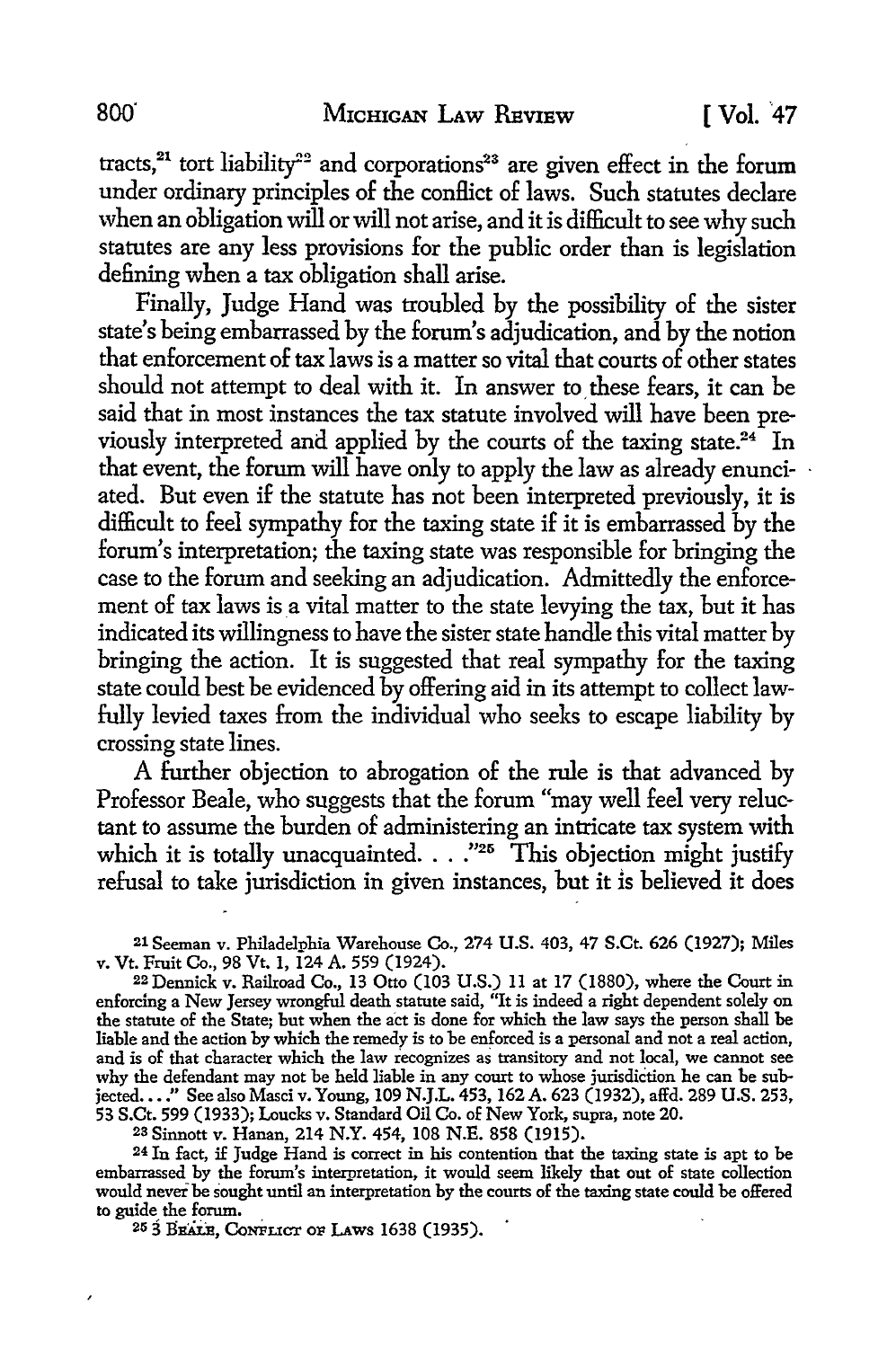#### 1949] COMMENTS 801

not justify a strict application of the rule that one state will never enforce the revenue laws of another. In the usual case, the forum would probably have the benefit of prior interpretations by the courts of the taxing state and would probably be dealing with a statute which had a counterpart or a near relative in the tax laws of the forum.26 If the situation referred to by Professor Beale should present itself to the forum, jurisdiction could be refused on grounds that the forum is incapable of giving the remedy sought.<sup>27</sup> Jurisdiction should be refused, however, only in those cases where some real obstacle to enforcement is present. Mere difficulty of applying the law should not be sufficient reason for refusing jurisdiction, for we are dealing with a situation where the taxing state has no remedy in its own courts due to its inability *to* secure jurisdiction over the defendant. If such jurisdiction could be secured, the forum could easily refuse relief on the basis of the doctrine of *forum non conveniens.28* 

# C. *Application of Conflict of Laws Principles*

From the foregoing, it may be concluded that the rule against enforcing tax laws of a sister state is not justified and that, although supported by precedent, it is precedent which arose from a misapplication of the doctrine as originally developed. To the objection advanced by the court in the *Proctor* case, 29 that the rule is now too well established to overthrow, suffice it to say that a rule is never so well established as *to*  preclude inquiry into its justification or to preclude its abandonment if justice is promoted by so doing. It is believed that justice will be promoted by abandoning the law which allows a citizen to escape payment of lawfully levied taxes by crossing a state line.

If the rule against taking notice of foreign revenue laws is disregarded, there remains no serious objection to enforcing tax laws of a sister state. There are a few instances where the rule has been disregarded. In *Holshouser Co. v. Gold Hill Copper Co.*,<sup>30</sup> a sister state was allowed to participate in the distribution of a decedent's estate by virtue of a\_ tax

26 It is believed that tax laws in the several states, although differing in details, follow general patterns as to basic concepts because of common background, constitutional requirements and the practice of adopting legislation from other states. See 29 CoL. L. REv. 782 at 786 (1929).

*21* Slater v. Mexican National R.R. Co., 194 U.S. 120, 24 S.Ct. 581 (1904).

2s Universal Adjustments Corp. v. Midland Bank Ltd., 281 Mass. 303, 184 N.E. 152 (1933). Also, see Blair, ''The Doctrine of Forum Non Conveniens in Anglo-American Law," 29 CoL. L. REv. 1 (1929).

29 Detroit v. Proctor, (Del. 1948) 61 A. (2d) 412 at 416.

ao 138 N.C. 178, 50 S.E. 650 (1905).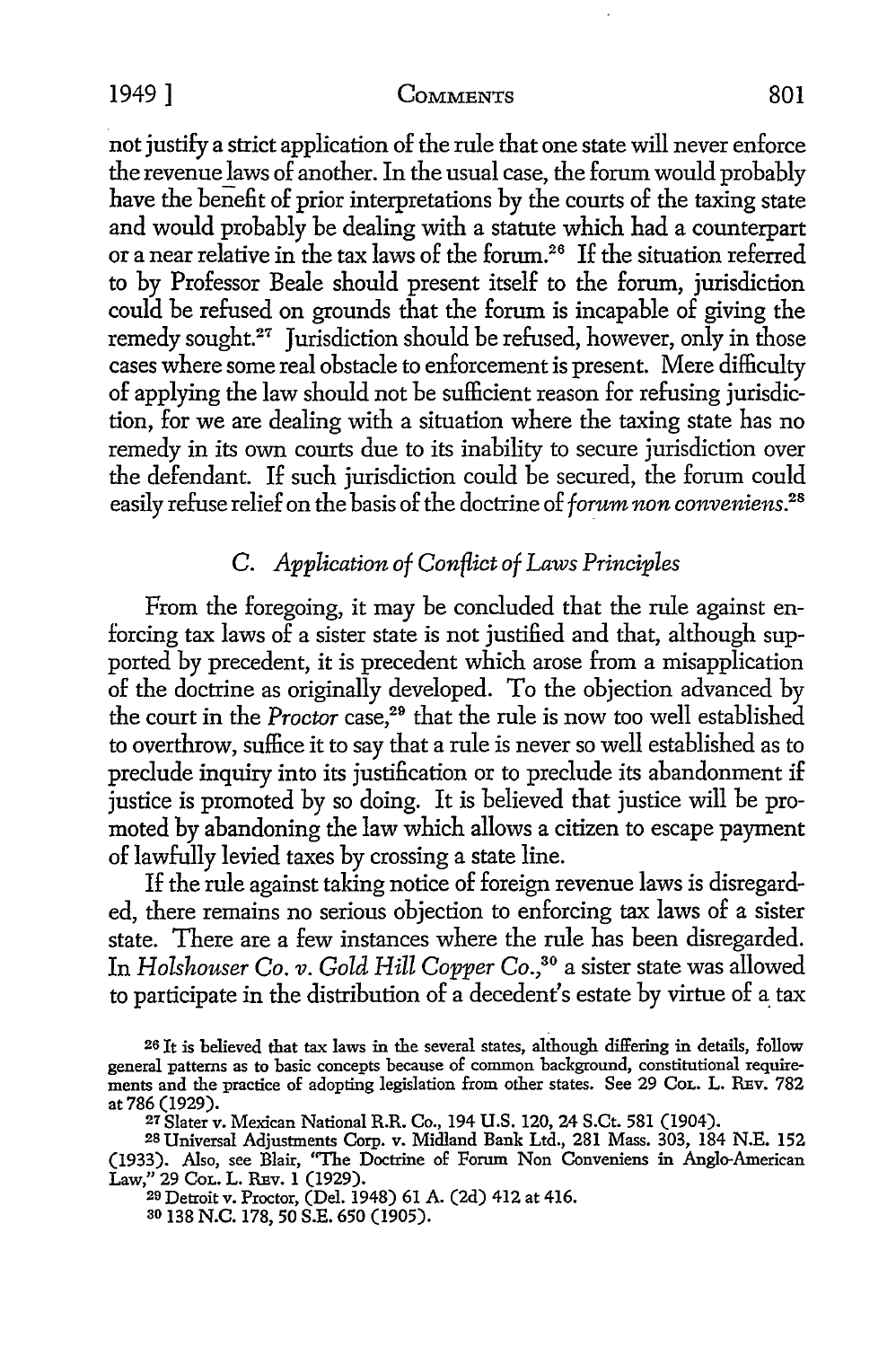claim against such estate. The question of enforcement of foreign revenue laws was apparently not raised in the proceeding, so the holding does not directly controvert the rule.31

In *Milwaukee County v. M. E. White Co.*<sup>32</sup> the United States Supreme Court expressly held that a tax judgment is within the full faith and credit clause of the federal Constitution. There, the Court said, "The objection that the courts in one state will not entertain a suit to recover taxes due to another or upon a· judgment for such taxes, is not rightly addressed to any want of judicial power in courts which are authorized to entertain civil suits at law. It goes not to the jurisdiction but to the merits, and raises a question which district courts are competent to decide."33 The Court expressly reserved judgment as to whether a tax obligation is to be enforced in a sister state before it is reduced to judgment in the taxing state, but the inference from the above language would be that enforcement is to be granted unless the case involves peculiar circumstances which would make enforcement by the forum inadvisable. If the tax is collectible after being reduced to judgment, there would appear to be no reason it should not be collectible before reduction to judgment, unless the statute itself raises some obstacle which makes enforcement in the forum impossible.

In the recent case of *Oklahoma v. Rodgers,34* the state of Oklahoma brought suit in Missouri against a former resident for unpaid income taxes. The defendant had moved to Missouri prior to the action. Upon review, the St. Louis Court of Appeals, after a detailed examination of the origin of the rule against enforcement of foreign revenue laws and a well-reasoned consideration of the effects of its application, rejected the rule as inapplicable to tax claims of sister states. It was decided that a tax claim is quasi-contractual, not penal; that enforcement of the claim contravened no policy of the forum, and that simple principles of comity and justice required that Missouri take notice of the Oklahoma statute.

The conclusion of the St. Louis Court of Appeals, that a tax claim is quasi-contractual rather than penal, is supported by reason and authority.35 It has frequently been held, however, that a tax claim must

33 Id. at 272. Effect was also given to a foreign tax judgment by the New Jersey courts in New York v. Coe Co., 112 N.J.L. 536, 172 A. 198 (1934).

34238 Mo. App. 1115, 193 S.W. (2d) 919 (1946).

35 Milwaukee County v. M. E. White Co., supra, note 32; United States v. Chamberlain, 219 U.S. 250, 31 S.Ct. 155 (1911); Price v. United States, 269 U.S. 492, 46 S.Ct. 180

<sup>31</sup> The same result was reached without express abrogation of the rule in Standard Embossing Plate Manufacturing Co. v. American Salpa Corp., 113 N.J. Eq. 468, 167 A. 755 (1933);·In re Hollins, 79 Misc. 200, 139 N.Y.S. 713 (1913).

a2 296 U.S. 268, 56 S.Ct. 229 (1935).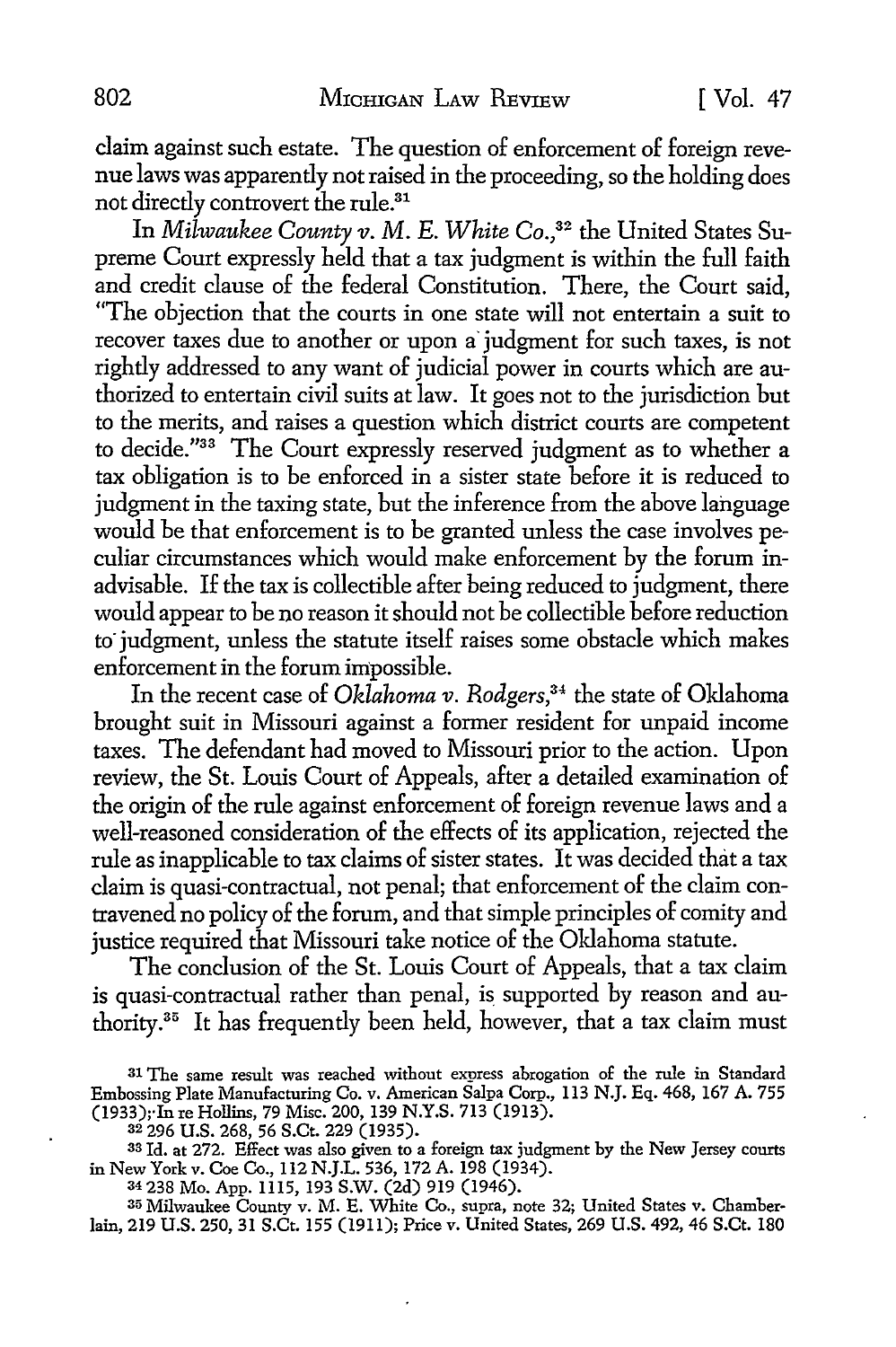### 1949 ] COMMENTS 803

be classified as penal, because it is an obligation imposed by the state by virtue of its sovereign power and without the consent of the taxpayer.<sup>86</sup> It is true that a tax is imposed by the state and not expressly consented to by the citizen, but this does not create a penal obligation within the definition laid down by the United States Supreme Court<sup>37</sup> and commonly accepted by the courts of this country.<sup>38</sup> A penal law is one which imposes an obligation as a punishment for a designated act or omission to act. It is ordinarily imposed without regard to residence, ownership of property, amount of income or any of the other usual incidents of taxation. A tax, on the other hand, is imposed without regard to the commission of wrongs. It is an obligation created to enable the state to achieve a well-ordered society and provide physical facilities for its citizens and, in a sense, to require the citizen to pay for the benefits he enjoys from living in or doing business in the state. A valid obligation to pay taxes does not arise simply by virtue of the sovereignty of the state. It must be coupled with some action of the taxpayer within the jurisdiction of the state which is a taxable incident. There would appear to be a valid basis for implying a consent to pay lawful taxes as a matter of law when a person enters a state in a capacity involving taxable incidents.

If the obligation to pay taxes is treated as quasi-contractual, rather than penal, is there any further objection to enforcing the tax in a sister state? It is well settled that the courts of state *Y* will enforce a private contract right arising under the common law of state  $X^{39}$  or a private right acquired in state X solely by virtue of its statutes.<sup>40</sup> From the de-

(1926); Dollar Savings Bank v. United States, 19 Wall. (86 U.S.) 227 (1873); Stockwell v. United States, 13 Wall (80 U.S.) 531 at 542 (1871); Meredith v. United States, 13 Pet. (38 U.S.) 486 at 493 (1839).

3G Boyd v. Dillman, 9 W. W. Harr. (39 Del.) 231, 197 A. 830 (1938); Rochester v. Bloss, 185 N.Y. 42, 77 N.E. 794 (1906); Moore v. Mitchell, supra, note 16; Colorado v. Harbeck, supra, note 12; In re Bliss, supra, note 14; Maryland v. Turner, supra, note 10.

<sup>37</sup> "The question whether a statute of one state, which in some aspects may be called penal, is a penal law in the international sense, so that it cannot be enforced in the courts of another State, depends upon the question whether its purpose is to punish an offense against the public justice of the State, or to afford a private remedy to a person injured by the wrongful act." Huntington v. Attrill, 146 U.S. 657 at 673 and 674, 13 S.Ct. 224 (1892).

38 Loucks v. Standard Oil Co. of New York, supra, note 20; Hill v. Boston & Maine R.R. Co., 77 N.H. 151, 89 A. 482 (1914); Boston & Maine R.R. Co. v. Hurd, (C.C.A. 1st, 1901) 108 F. 116. See also 29 CoL. L. REv. 782 at 786 (1929).

39 Pritchard v. Norton, 106 U.S. 124, I S.Ct. 102 (1882); Owens v. Hagenbeck-Wallace Shows Co., 58 R.I. 162, 192 A. 158 (1937); Willson v. Vlahos, 266 Mass. 370, 165 N.E. 408 (1929).

40 Loucks v. Standard Oil Co. of New York, supra, note 20; Young v. Masci, supra, note 22; Hunter v. Derby Foods, (C.C.A. 2d, 1940) 110 F. (2d) 970; Seeman v. Philadelphia Warehouse Co., supra, note 21; Miles v. Vt. Fruit Co., supra, note 21; Converse v. Hamilton, 224 U.S. 243, 32 S.Ct. 415 (1912); Bradford Electric Co. v. Clapper, 286 U.S. 145, 52 S.Ct. 571 (1932).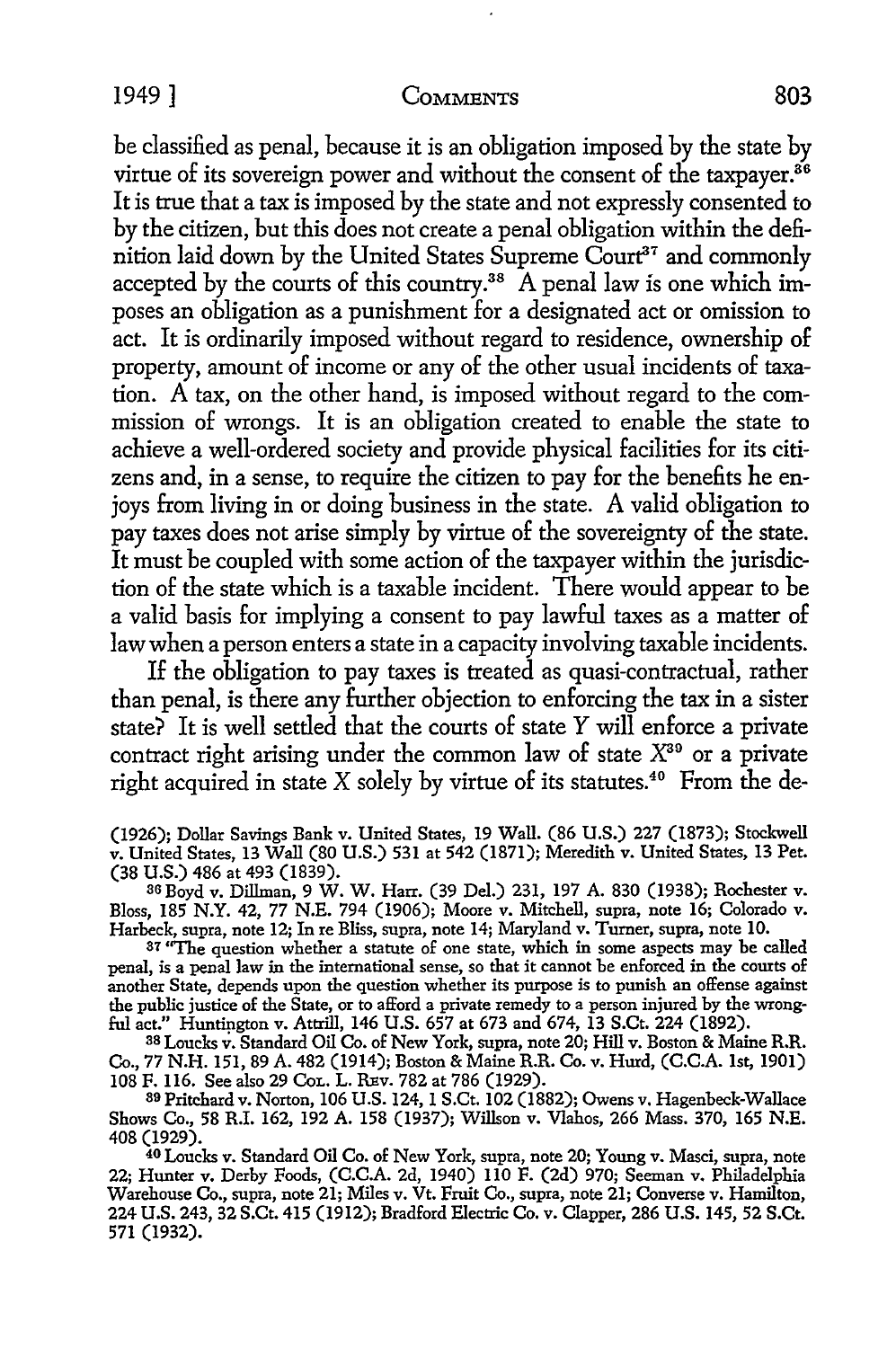cided cases it appears, however, that the courts of state *Y* would be reluctant to give effect to a claim made by state  $X$  as a sovereign when the claim is based on a statute of state  $X$ . If the claim made by state  $X$  is quasi-contractual there seems to be no logical justification for making a distinction between private claims and those made by a sovereign. The same conflict of laws theories will support the enforcement of both.<sup>41</sup>

The original theory utilized in this country for enforcing foreign rights was that of comity. This doctrine emphasized that the laws of one state have no real intrinsic force outside the territorial limits of that state, but that such laws would be enforced by the courts of a second state if no public policy or laws of the second state were contravened. It would seem that the tax claims of sister states should be given effect under this theory of enforcement. To deny comity would seem to imply either that the levying of taxes is fundamentally unjust or that each state has a policy against the collection of taxes by any other state.

Justice Cardozo espoused the view that when a party acquires a right in state  $X$  by virtue of a statute of that state, the right becomes vested in the person and follows wherever he goes.42 Thus, jf the person went into state Y and could obtain jurisdiction of the obligor there, he could recover in the courts of state Y on the same right which was created by a statute of state X. We would have no difficulty under this theory in also allowing state X to sue on a tax claim in state  $\hat{Y}$ . By virtue of the taxing statute a right was vested in state X when the tax fell due and was unpaid. The "vested rights" view would enable the representa tives of state  $X$  to recover the tax in any state where jurisdiction over the defendant could be secured.

Opposed to the "vested rights" view is the doctrine supported by Judge Learned Hand, that one state never enforces a right created by the laws of another state.<sup>43</sup> Rather, says Judge Hand, the forum creates a right in the plaintiff which is similar or identical to the one granted by the statute of the sister state, since the forum can enforce only a right of its own creation. On the surface at least, it would seem more difficult to

41 Cook, ''Recognition of 'Massachusetts Rights' by New York Courts," 28 YALE L.J. 67 (1918); BEALE, CONFLICT oF LAws, c. 3 (1935); Cook, "The Logical and Legal Bases of the Conflict of Laws," 33 YALE L.J. 457 (1924); Lorenzen, ''Territoriality, Public Policy, and the Conflict of Laws," 33 YALE L.J. 736 (1924); DeSloovere, ''The Local Law Theory and its Implications in the Conflict of Laws," 41 HARv. L. REv. 421 (1928); Goodrich, ''Public Policy in the Law of Conflicts," 36 W. VA. L.Q. 156 (1930).

<sup>42</sup> Loucks v. Standard Oil Co. of New York, supra, note 20; Dean v. Dean, 241 N.Y.<br>240, 149 N.E. 844 (1925).

43 Guinness v. Miller, (D.C. N.Y. 1923) 291 F. 769; The James McGee, (D.C. N.Y. 1924) 300 F. 93; Siegmann v. Meyer, (C.C.A. 2d, 1938) 100 F. (2d) 367.